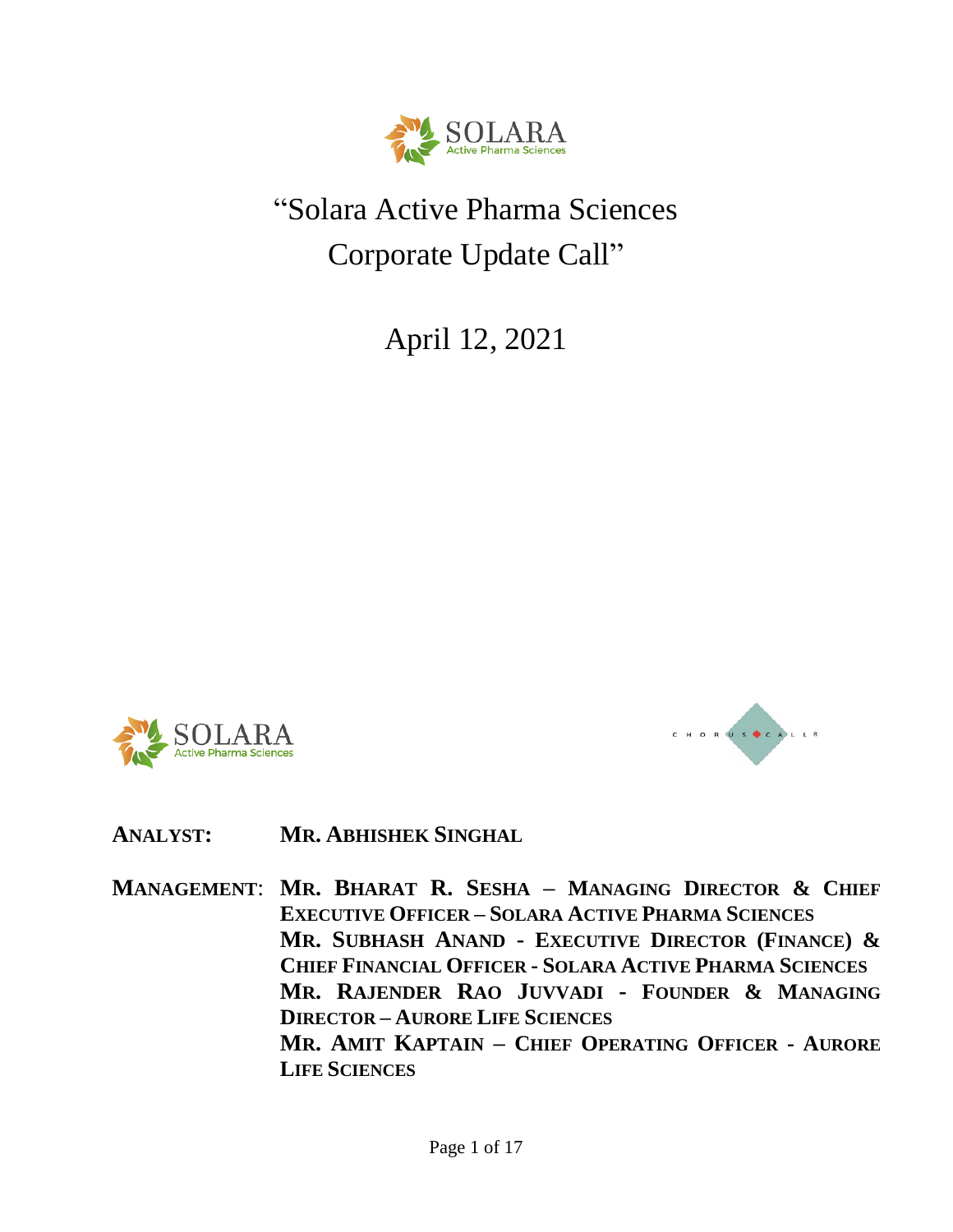

- **Moderator:** Ladies and gentlemen, good day, and welcome to the Corporate Update Call. As a reminder, all participant lines will be in the listen-only mode and there will be an opportunity for you to ask questions after the presentation concludes. Should you need assistance during the conference call, please signal an operator by pressing "\*" then "0" on your touchtone phone. Please note that this conference is being recorded. I now hand the conference over to Mr. Abhishek Singhal. Thank you, and over to you, Sir!
- **Abhishek Singhal:** Thank you Mallika. A very good morning and thank you for joining us today for Solara Active Pharma Sciences, Corporate Update Conference Call. Today we have with us Bharat, Solara's MD & CEO and Subhash, Solara's Executive Director, Finance & CFO along with management of Aurore life sciences represented by Raj, Founder & MD and Amit Kaptin, COO, to discuss the corporate update around the merger of Aurore with Solara. I hope you have gone through our investor communication, which has been uploaded on the stock exchanges. We request you to restrict your questions around the corporate update only. Please note that today's discussion maybe forward looking in nature and must be viewed in relation with this pertaining to our business. After the end of this call, in case you have any further questions please feel free to reach out to the investor relations team. I now hand over the call to Bharat to make the opening comments.
- **Bharat Sesha:** Thank you Abhishek. Good morning everyone, thank you for joining this call today. As we battle the second wave of COVID in many parts of our country, I want to wish you and your loved one's safety and health for the time ahead. I am delighted to address you today after announcement of the merger with Aurore Life Sciences. It is an important milestone in the journey of Solara towards being a leading global pure-play API and CRAMS player. It is a merger not only of two growing companies but also a merger of two companies with similar philosophies about customer centricity, world-class quality and compliance and above all, strong employee engagement. As I have stated in the past, the lever of inorganic growth is something that Solara has been keenly exploring and this merger is an exciting milestone for us. The merger makes sense on many aspects. It adds heft to parts of our strategy which were our focus areas. It solves for some of the areas of attention for Solara and hence accelerates our growth trajectory.

Let me call out some salient points and the strategic rationale behind this merger. First there is almost complete complementarity of our product portfolio, which effectively means we have the full revenue and margin benefit of the additional products that Aurore brings to the combined entity. Aurore has scaled up its market presence in various products considerably over the last few years and as you are all aware Solara, has made significant investments in capacities including the multipurpose plant in Vizag. This will ensure that the growth of the molecules that Aurore brings to the table is supported by the capacity that Solara has, both new and existing. The addition of two sites, one of which is FDA approved from the Aurore family means that we can now have multiple site-based supply security for many of our key products. This will further underpin the positioning that we have had at Solara as a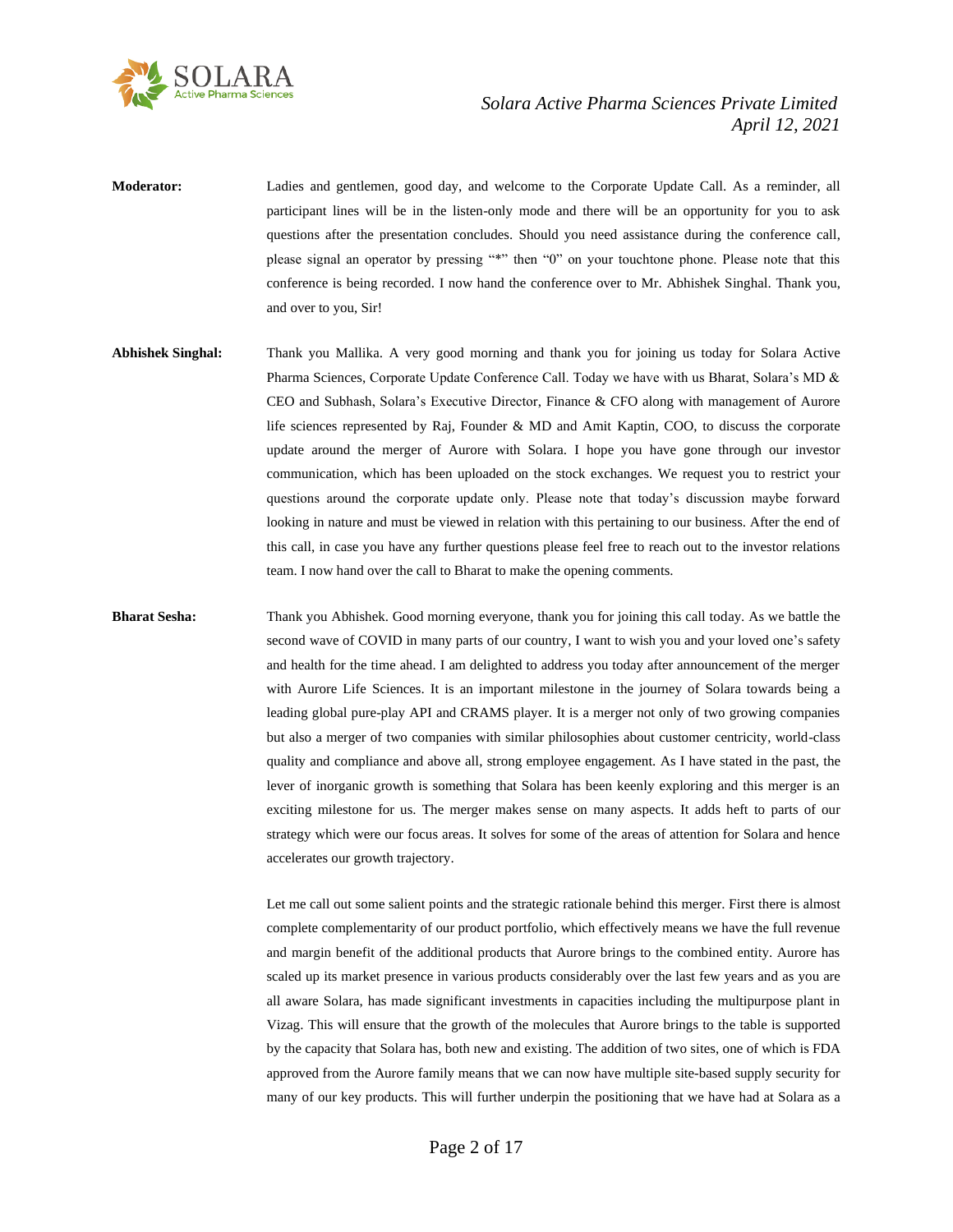

reliable partner for many of our customers. In addition to this, Aurore's capabilities and capacities for intermediate manufacturing plays well into Solara's strategy towards supply chain de-risking by either in-sourcing or backward integrating key starting materials for our products. Aurore will be a force multiplier to our new product introduction capability, and it addresses a very important priority area for us in Solara. We anticipate that we can triple our new product introductions to about 25 a year with the addition of the capabilities and competencies that Aurore brings.

Let me also touch on the CRAMS business. Aurore brings significant CRAMS business to the combined entity. Our CRAMS footprint will now triple in size and this provides us with a scale to grow at a much faster trajectory than planned in the CRAMS vertical. In short, this merger addresses key priority areas for Solara and is fully in line with its stated strategy of accelerating growth via an inorganic play. We are most excited to welcome Raj and his team. They bring stellar track record of rapid scaling and strong customer relationships with strong R&D productivity and speed. All of these will add and multiply the significant strengths that Solara has built over the last few years. I now request Raj to share his thoughts along with a short intro about Aurore and then Subhash will give some more details on the transaction. Thank you. Over to you Raj!

**Rajender Rao Juvvadi:** Thanks Bharat. Good morning all. It is a pleasure to be part of this call. We are excited about the journey that we we are about to begin as a combined entity. Just to give a little bit of intro about myself. I started Aurore in early 2017 after exiting RA Chem. I had co-founded RA Chem in year 2003 and ran it till 2017 before I exited myself. This is my second innings, but this is also about creating a company, which is a pure-play API company with a lot of learnings from the past and after 14 years, I have learned to create a pure-play API company that would strongly excel in R&D, create a valuable product portfolio with customer-oriented product identification strategy. It is also possible for creating scale through emphasis on efficiencies, backward integration and provide a credible topline assurance to customers across global markets with whom the Aurore team and I have worked over the last two-and-a-half decades. It is also one of the important things to have regulatory success and facilities as early as possible. This is what led to the foundation of Aurore and I think in threeand-a-half years or four years now, Aurore has obtained a very strong product portfolio, created manufacturing capacities, undertaken a lot of product validations and filings while developing a very good marquee customer base and then reach a stage where Aurore's growth stands at an inflection point now. It is time for us to join forces with Solara to go to the next level of our journey.. This merger is going on the required trajectory to achieve this objective. We will focus on contributing the combined entity all our strength that we have as an R&D team, in terms of market reach, as product seller and adding to the multiple DMF filings each year. I think that is a small story about Aurore. I will now leave it to Subhash to take it up from here.

**Subhash Anand:** Thanks Raj, thanks Bharat and good morning everyone. Let me start by sharing important points of deal structure. Aurore to merge with Solara in an all stock options transaction. Shareholders of Aurore shall be issued 13.3 million equity shares of Solara and shareholders of Aurore will have 27%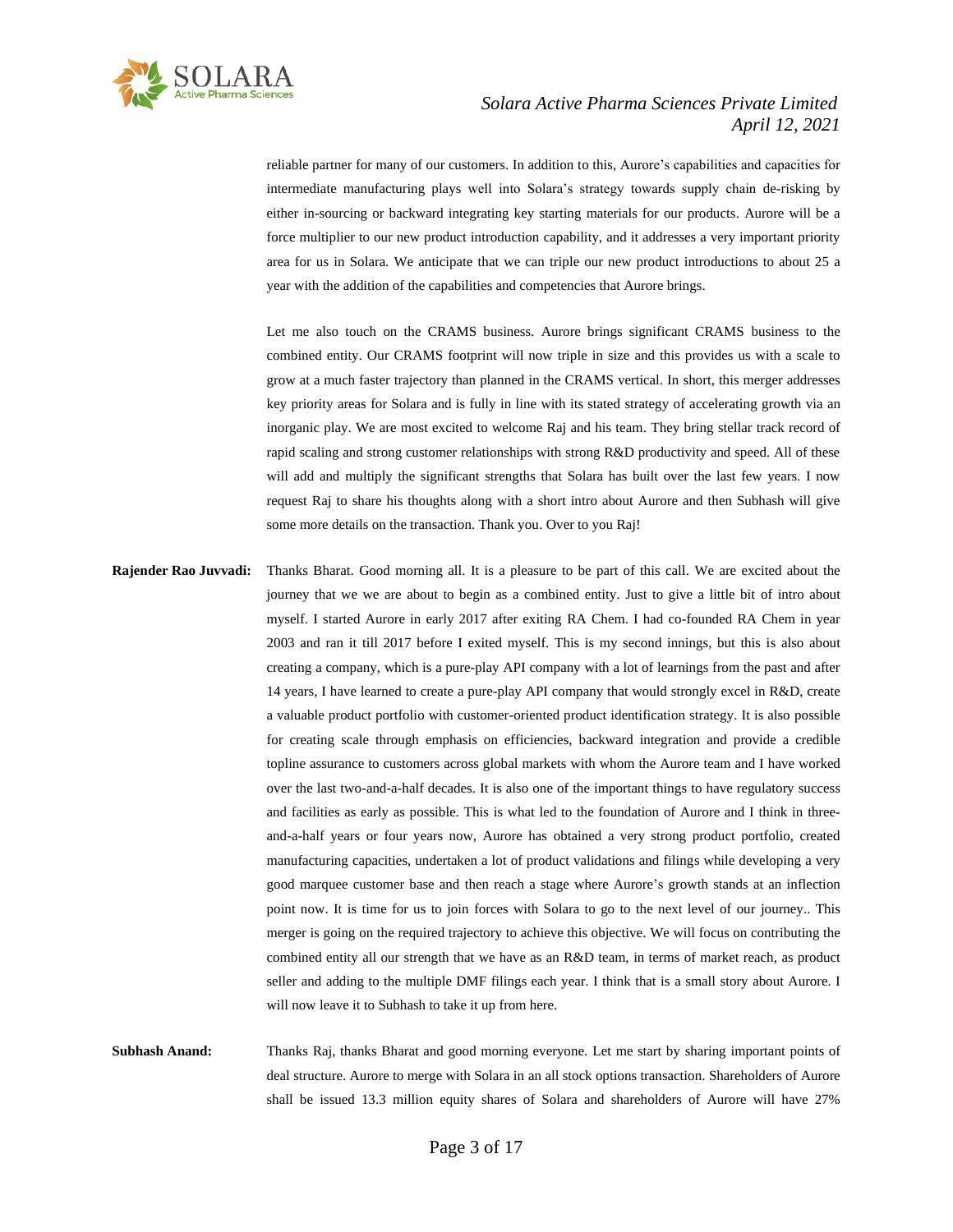

ownership in the merged entity. With this merger, Aurore Life Science Private Limited, Empyrean Life Sciences and Hydra Active Pharma shall be merged with Solara. Post-merger, Solara will hold 67% stake in Aurore Pharmaceuticals Private Limited, that is an existing subsidiary of Aurore Life Science. Post-merger, 67% ownership of that subsidiary will be with Solara. Post-merger, the promoter group holding shall be 55.21% and public holding will be 44.79%. The appointed date of merger would be April 1, 2021 and merger process is expected to be completed by Q4 FY2021/2022, subject to approvals of shareholders and regulators.

Coming to financials, the merger in EPS accretive right from the beginning and will enhance important financial ratios for Solara. Providing a few highlights of the same: Aurore's EBITDA is at 32.4% of revenue, combined EBITDA will be 26% plus of the revenue, up by 200 basis points from Solara's current level. Aurore's asset turns is at 2x level currently and asset turn of the combined entity will inch up to 1.7x. ROCE for the combined entity will be 20% plus, up by 200 basis points. Strong balance sheet with net debt to EBITDA ratio at 1x. Operating leverage to drive significant free cash flow generation and help Solara to perceive growth alternates which are available in future. With a healthy balance sheet and synergy across various levers as Bharat talked about, Solara is positioned exceptionally well for the future. I will hand over back to Abhishek for next step.

- **Abhishek Singhal:** Mallika can we take the Q&A please now.
- **Moderator:** Thank you very much. We will now begin the question and answer session. The first question is from the line of Alankar Garude from Macquarie. Please go ahead.
- **Alankar Garude:** Congrats to both the managements on the deal. Sir, my first question is: Can you talk a bit about the synergies from the deal, especially given the fact that you mentioned the product portfolios are largely different and is it possible to quantify any of these benefits?
- **Bharat Sesha:** As we said and you have pointed out rightly, the complementarity of the product portfolio is almost total. There is just one common product where we actually don't have common customers, so it opens up opportunities for us at Solara as a combined entity in spaces we are not present in right now, for example ARV. So, there are benefits that we will accrue through the complementarity of the product portfolio. We are not at a stage yet to quantify what this will be Alankar, once we get the formal approvals from the shareholders, we will definitely come back, and we will have a more elaborate and detailed and granular discussion on synergies and all aspects of it. But the broader theme here is that the complementarity of product portfolio is almost total and that is important for us to expand our product portfolio in the market.

**Alankar Garude:** Sir my second question is the combined entity will now have broadly 10% plus contribution coming in from CRAMS. That is the number for FY2021, so will we still continue to look out for an acquisition in the CRAMS space after this merger?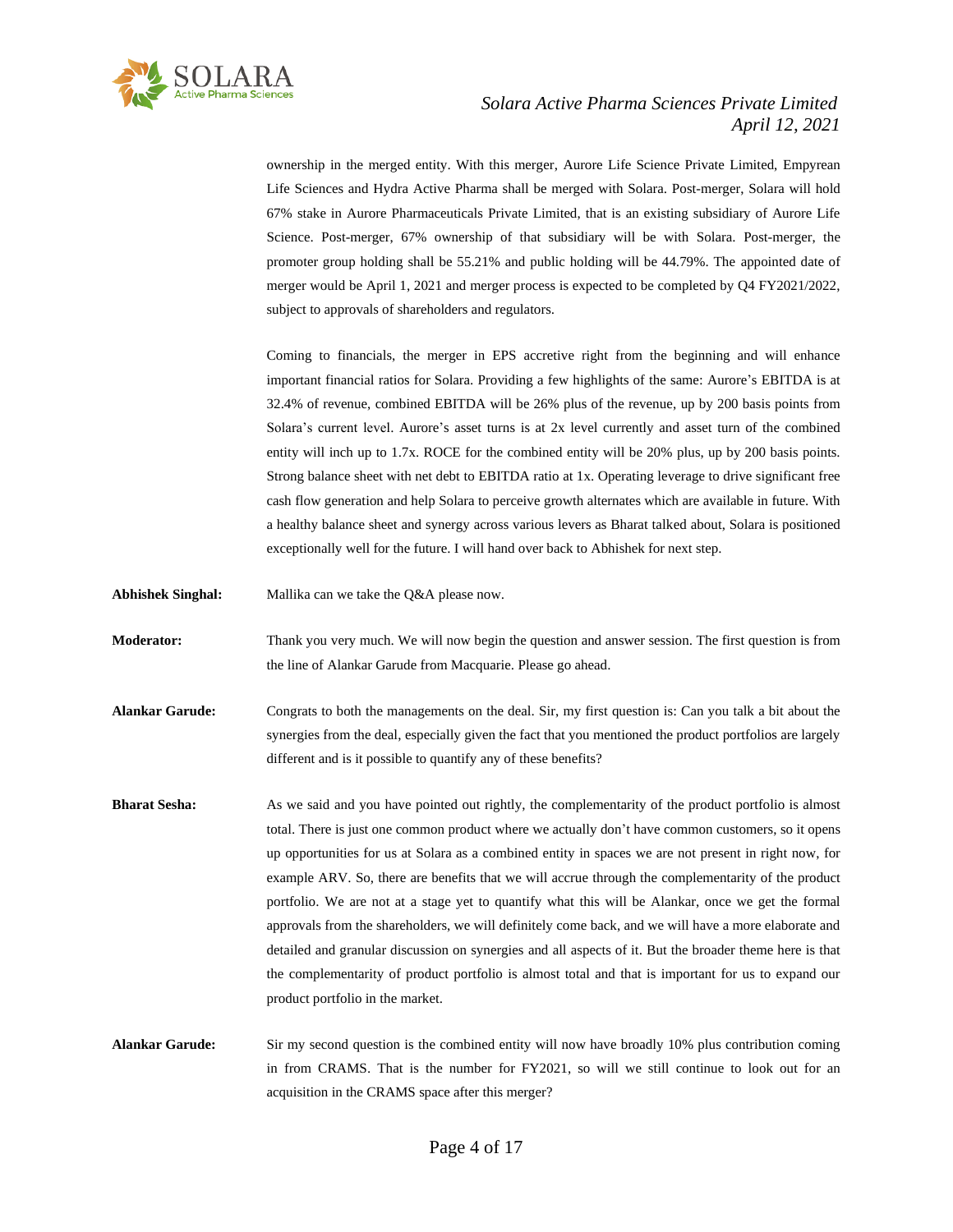

- **Bharat Sesha:** Yes, it is a good question Alankar. We still have a very strong balance sheet and we have stated our intentions in the past that we will continue to look for inorganic ways of growing CRAMS, the journey does not stop with this merger. We will continue to look for assets in the west and that has been our preference as we have stated in the past, to further accelerate our CRAMS growth. So, for the actions and the methods to do that, we will continue to explore.
- **Alankar Garude:** One final question to Raj. Raj the business has grown quite well since inception in the last four years, so can you take us through how exactly Aurore has evolved over the last three to four years and what has been the key driving factors for the strong growth as well as strong profitability?
- **Rajender Rao Juvvadi:** Thanks, Alankar. I think we started off with creating R&D centers as well as building the product portfolio. While we did outsource lot of manufacturing initially, as capacities are not immediately available. As of today though, we have a very strong R&D team of 120 people and that has been the key driver for the growth for us in terms of product development, speed up filing and validation. In the middle of 2018, we acquired a regulatory facility and started our journey of validations from that and at the same time we bought in a sick company i.e. a distressed asset and we started building up Greenfield in that site and that site got commissioned last year for a part of the capacity and the additional capacity is just about ready to be occupied. So till that time we used a lot of outsourcing facilities and a lot of capacity buildings to enable us to deliver the products that we were developing and we focused on a lot of sales in the emerging market since. Because unless you get approvals, you cannot send it to the regulated market. So that journey started in that manner and it come to a state where a lot of approvals have started coming from the beginning of this year, so we see a lot of regulatory shift that is happening with these approvals coming in from here onwards. A lot of growth will also happen because of our intermediate business or CRAMS business as we call it now and a significant customer base in the CRAMS area that is a consistent part of the business that goes on from here on.
- **Alankar Garude:** Thank you Sir. I have more questions I will come back in the queue.

**Moderator:** Thank you. The next question is from the line of Ashwini Agarwal from Ashmore Investment Management. Please go ahead.

- **Ashwini Agarwal:** Congratulations on the transaction. On the face of it, it looks very promising. Couple of questions, one is that, now that we are already at the start of fiscal 2022, how do you look at the growth prospects of fiscal 2022 for the combined entity? If I may look to make some forecast into the future, how should we think about the growth of the combined entity? In your opinion, how long will it take for the two companies to benefit from each other's customers, each other's reach and so on?
- **Bharat Sesha:** Thanks Ashwini. Let me try and address that. We are in the process of kind of identifying the synergies that will not only come from the operations, cost, supply chain etc. but also from the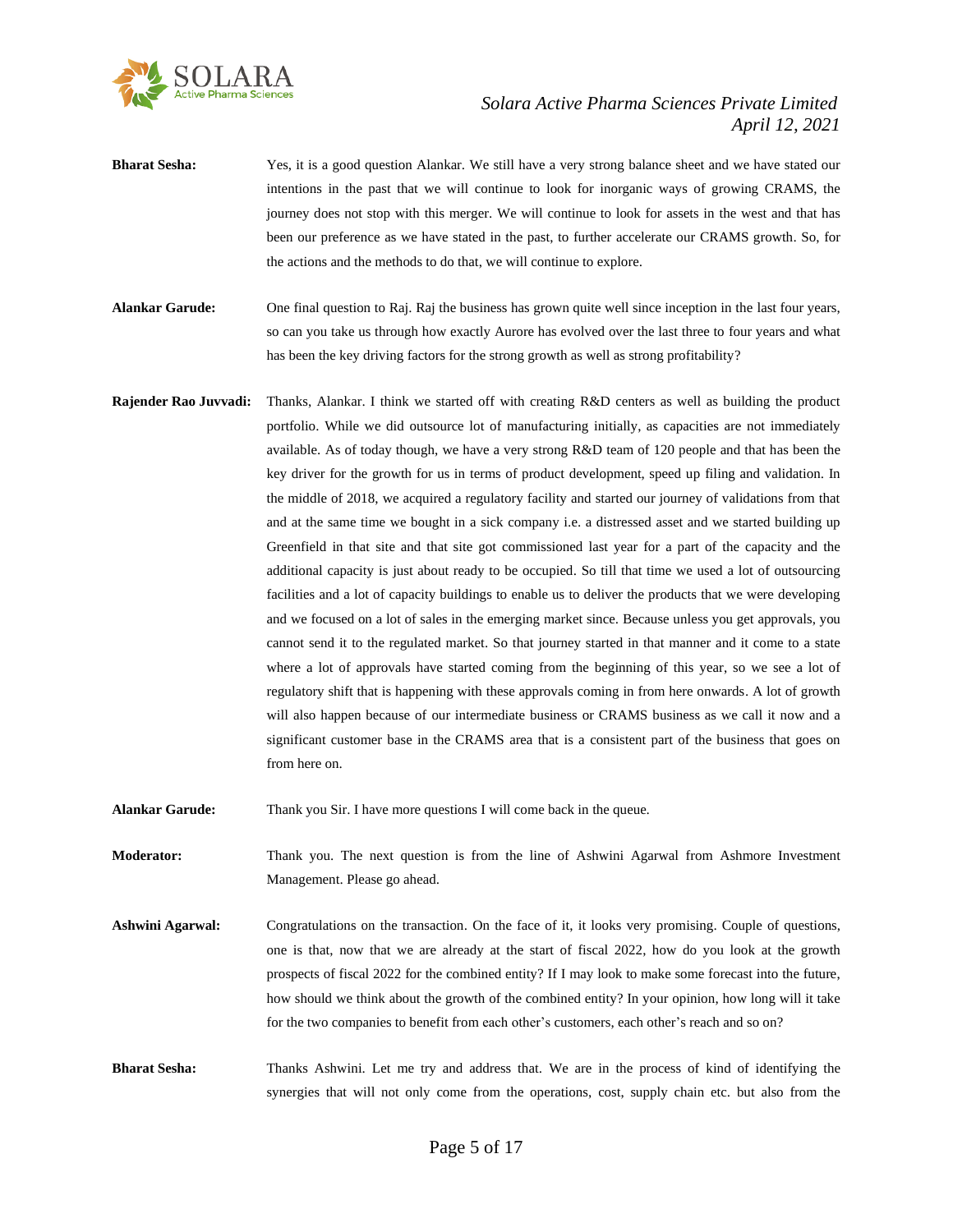

customer base, market and product portfolio, so I can give you a directional response. We will come back as I said earlier in the coming months with a more granular and elaborate discussion on the synergies. Directionally, Solara has been on a growth trajectory as you know, we have been in the silent period now for the quarter, so we will come back in our quarterly call and we will give you more granularity on our view for FY2022. Directionally, we continue to accelerate our growth and with the merger, we expect that it will be in the same direction. We will accelerate our growth going forward both on top and bottom line. We will come back with more details Ashwini, when we go for a quarterly call in a few weeks.

**Ashwini Agarwal:** The second one is that while you disclosed the financials of the new entity on a full year basis for March 2021, could you help me understand what are the financials for APPL the partly owned subsidiary 67%?

**Subhash Anand:** Let me give an answer. APPL is 67% of ALS subsidiary and in terms of topline, it contributes roughly around 70 - 75 Crores for nine months. So, on full year basis it will be around 100 Crores, but it is a CMO, so it works on cost plus basis. So, it has a limited margin and negligible PAT at this point of time.

- **Bharat Sesha:** Just to add to that, all the IP's, EBITDA and the revenue is consolidated in Aurore Life Sciences.
- **Ashwini Agarwal:** The pro forma numbers that you have indicated in your presentation; is that net of the minority interest?

**Rajender Rao Juvvadi:** Yes.

**Ashwini Agarwal:** Alright thanks. I have more questions I will come back. Thank you and all the best.

**Moderator:** Thank you. The next question is from the line of Sriraam Rathi from ICICI Securities. Please go ahead.

**Sriraam Rathi:** Congratulations on this merger. Sir just two questions, firstly if I just look at something in your presentation you have mentioned DMFs which have been triggered for site variations and ANDA filing which could be decent opportunity for Solara, if you can just throw some light on that and what kind of thoughts are there and what kind of upsides you get, not in quantitative terms but just to get an idea?

- **Bharat Sesha:** So, you are talking about the filings Aurore has that is the question, right?
- **Sriraam Rathi:** Yes, because I mean it was mentioned that there are four DMF filings, which have witnessed source variations.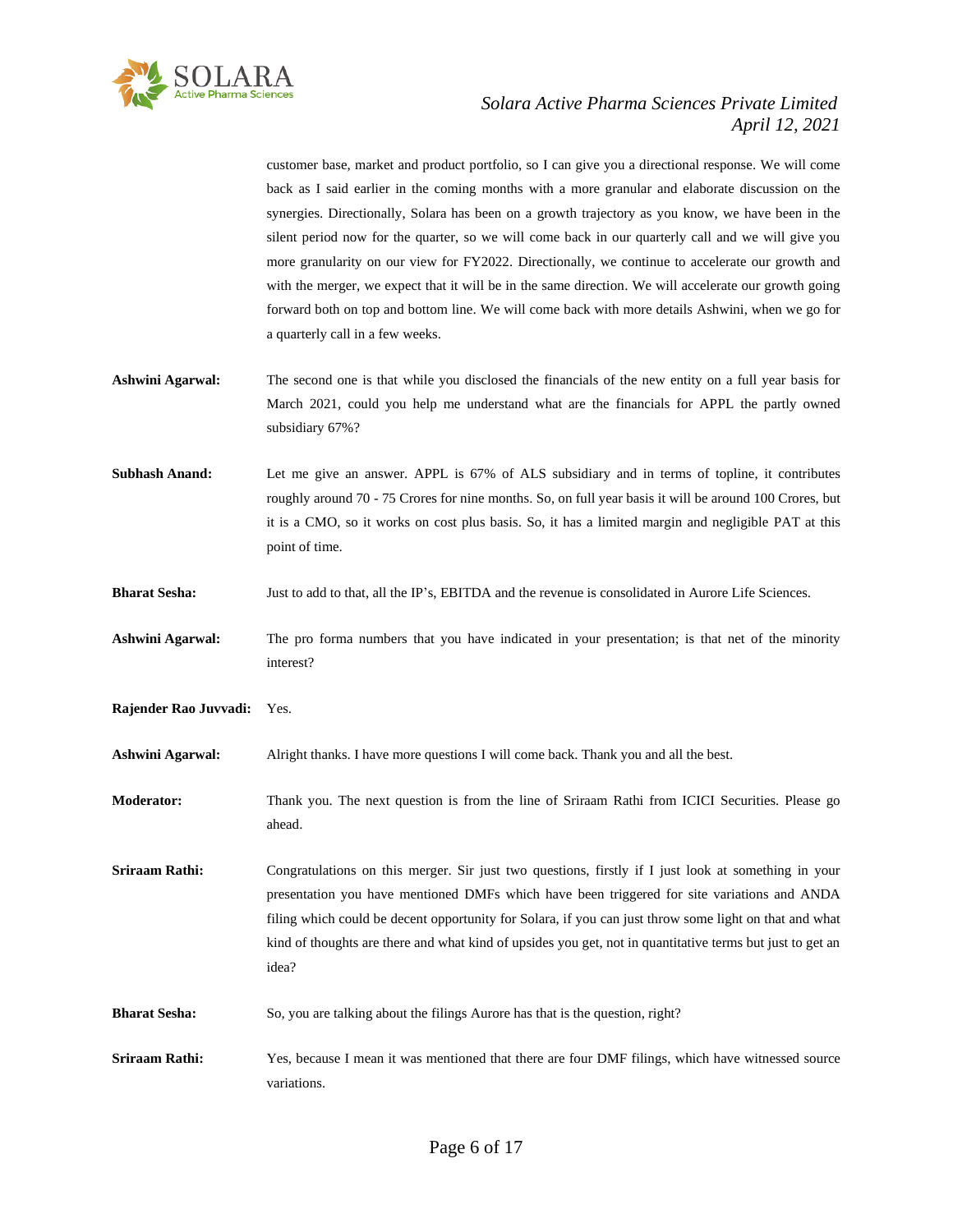

- **Amit Kaptain:** Hi Sriram, this is Amit Kaptain here. So, we have in all about 20 US DMF filings, out of which 4 have been accessed by customers, which means that the customers have filed with us awaiting approval and some of the approvals are expected actually in this financial year, which will be commercially launched. None of these products overlap and as what Bharat mentioned as well, there is not really overlap on the portfolio at all. Does that answer your question Sriram?
- **Sriraam Rathi:** No Sir, my question was particularly that in the presentation it was mentioned that there are four DMF filings, which have witnessed site variations and maybe from the customers who would have filed initially from other manufacturer initially and might have shifted to Aurore.
- **Amit Kaptain:** Yes, to clarify here. The four product DMFs which are filed have been accessed by customers and they are doing an alternative source with us. They are qualifying Aurore as a source in their files and their ANDAs are either under approval with us being qualified or in the process of filing, that is what it meant.
- **Sriraam Rathi:** Secondly, generally for Solara we had the guidance of 15% revenue and 20% EBITDA CAGR. Will that hold now also on this high base just to get an idea?
- **Bharat Sesha:** So, Sriram with the guidance we have given was up to this FY2021 we have not updated our guidance beyond FY2021 and we will do so in the call that comes up in the coming weeks when we declare our FY2021 full results and we will update the guidance at that time. As we had reiterated, the guidance that we had given in the last quarterly call was also for FY2021 Sriram.
- **Sriraam Rathi:** Lastly just one question, how is the product concentration in Aurore portfolio? Maybe the top five product contribution or something like that
- **Amit Kaptain:** Let us say the top 10 products for us contributes to almost about 20% of the revenue and if I have to include let us say the CDMO space also because one of the customers for whom we do the contract manufacturing also forms a significant part of the revenue. So, that contributes to almost about a total of 29%. Just on a standalone basis, if you see the top 10 products contributing 20%, it also tells you that we have let us say a far diverse reach in terms of markets and in terms of customers also.
- **Sriraam Rathi:** Got it Sir and that will also hold true in terms of products also?
- **Bharat Sesha:** Right.
- **Sriraam Rathi:** Thank you so much Sir. I will join back the queue.
- **Moderator:** Thank you. The next question is from the line of Tarang Agarwal from Old Bridge Capital. Please go ahead.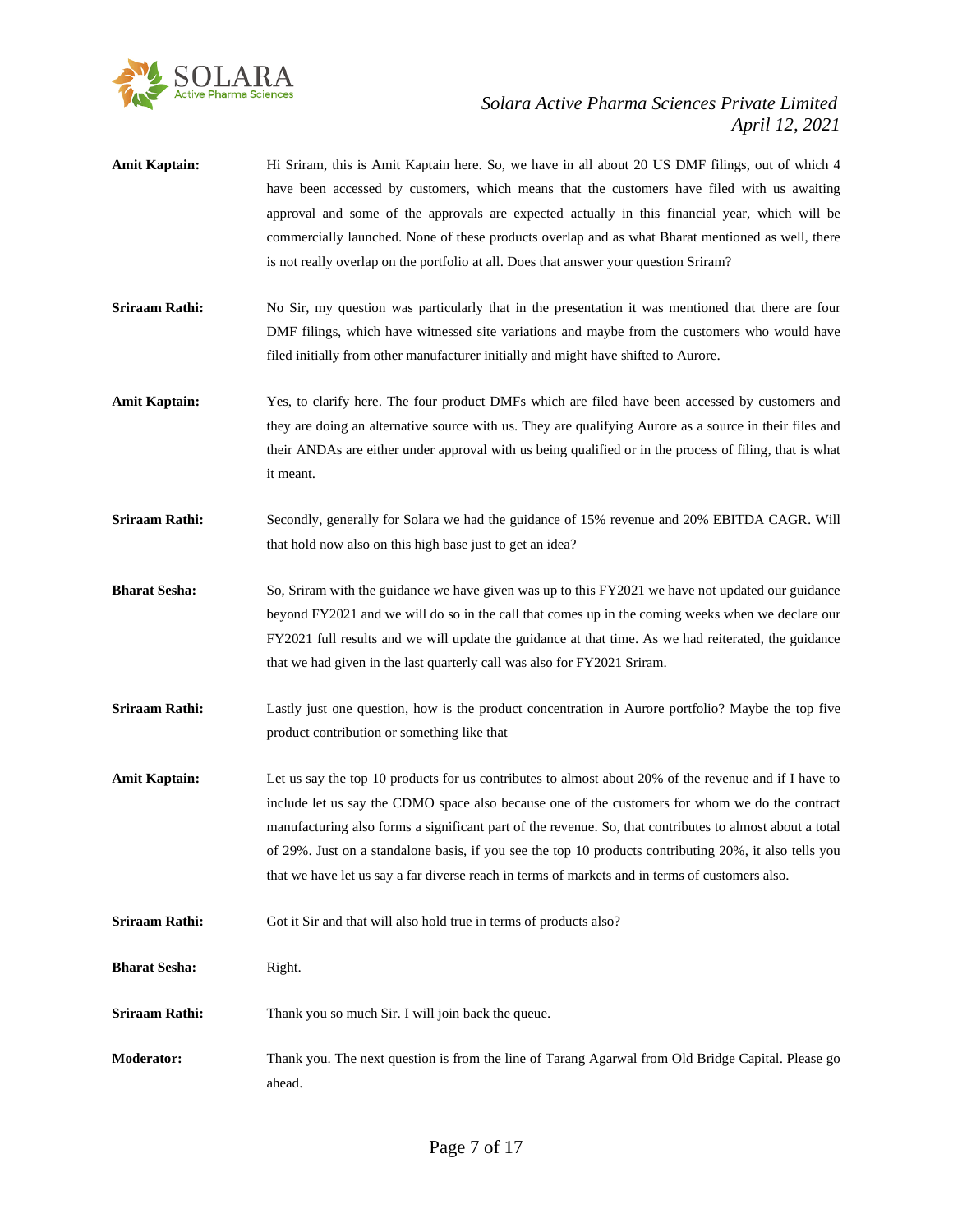

**Tarang Agarwal:** Congratulations. On the face of it, the deal looks really nice. I had three questions; one is there any debt on Aurore's books?

**Subhash Anand:** Yes, in fact there is debt of around 270 Crores in Aurore books.

**Tarang Agarwal:** What is the goodwill that is likely to be created, once the merger consummates?

**Subhash Anand:** No, we are in process of evaluating, we will come back with once we have clarity on the numbers. So, in the next call when we come back with more details, we will update.

**Tarang Agarwal:** Last question. Sir, the capital employed in your current business around September 30, 2020 is at about 1600 Crores. From whatever I have gathered in the presentation, Aurore is being valued at about 1900 Crores. 1870 Crores to be exact plus about 270 Crores of debt. So, that translates to about 2000 Crores of incremental capital. For a ROCE of 20% on the combined entity, profitability must grow rather steeply, so just wanted to get some sense on what is going to really drive the profitability of the combined entity as compared to what it is today?

- **Bharat Sesha:** So, I think Raj will also address this. As we have also described in the merger documents, there is an inherent enhancement of profitability ratios in the mix of business that Aurore brings and that will definitely be accretive on the margins and the profitability for the combined entity. In terms of the specific factors that are driving that, I will ask Raj to step in now and give some colour on that.
- **Rajender Rao Juvvadi:** Yes, a significant part of sales has been API going to emerging markets now. With all the approvals coming in, we actually received around a few approaches in the first quarter of Jan, Feb, March. So, all these sales into the regulated markets creates better margins further that we go by and that would improve the profitability for all of us.
- **Tarang Agarwal:** When do you anticipate reaching this?
- **Rajender Rao Juvvadi:** We already have four approvals to European market in the first four months, so the qualification process is flawless and has already started and commitments from customers for these products has also started. So, this year we will see a significant amount of increase in the regulated market for API and we are also going in-house manufacturing from a lot of outsource. So, that also improves the profitability for us because these costs do not exist because in-house manufacturing has been going up.

**Tarang Agarwal:** Okay thank you, all the best.

**Moderator:** Thank you. The next question is from the line of Ujwal Shah from Quest Investments. Please go ahead.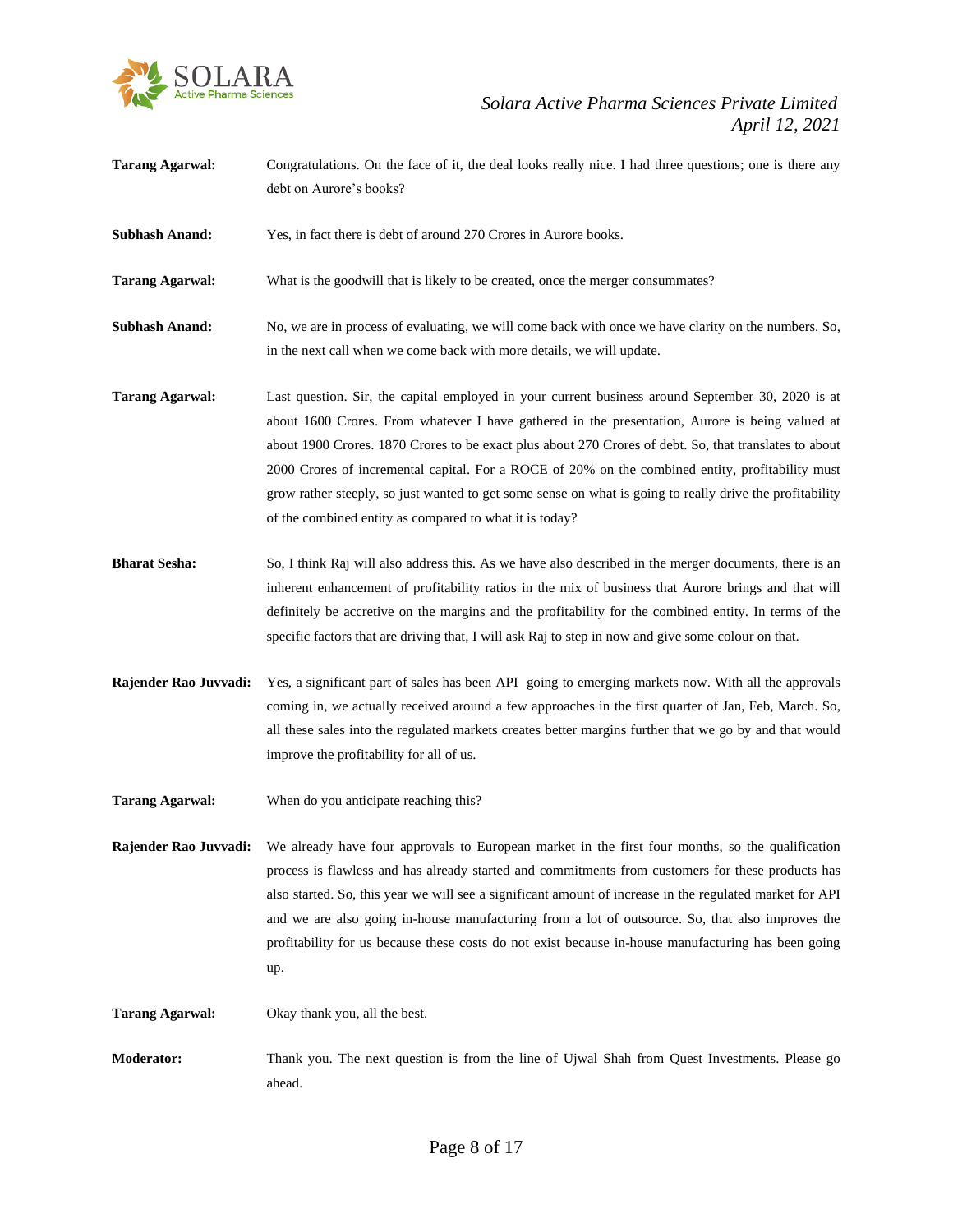

- **Ujwal Shah:** Sir, in your presentation you have mentioned on the CRAMS part, that a significant sales does come from Japan and Korea and on the China impetus, they already have a good filing. So can you just throw some light in terms of CRAMS? What is the trend that Aurore brings in, and how significantly this opportunity will gather for Solara in terms of new market introduction?
- **Bharat Sesha:** Let me again try and address it first and then Raj I am sure, will add to it. The CRAMS footprint is now tripled with the addition of the CRAMS business that Aurore brings in and as we have also indicated in the investor deck, the relationships that Aurore has with innovators on high value molecules is something that we expect we can leverage and bring more business to the combined entity. So, we see definitely a positive momentum on the CRAMS business. We should also keep in mind now, that we have added significant scale to what was a nascent business. I have been saying in all quarterly calls that is an incubation business and is a nascent business for Solara, so this gives us an immediate ramp up of scale and that is crucial and vital as we grow our CRAMS business going forward. This we expect will be very strong momentum again for our combined entity going forward. I will just make one more comment on the markets that you called out and then I will ask Raj to add. We have always indicated in prior calls that less regulated markets, non-regulated markets plus APAC are all areas where we continue to look for growth. With the addition of the Aurore footprint, particularly in markets like Japan and Korea, our APAC presence is now significant and that footprint is very, very important. As we all know in markets like Korea and Japan, once we are with a customer and we continue to deliver consistent quality on a regular basis, which we have been doing, the stickiness is very high. So, we think that this move of getting the merger going will help us significantly also in those markets and to the point on China, we currently have seven filings from Solara and with the addition of the seven submissions from Aurore, this more or less doubles number of DMF/submissions we have in the China market; again, as a leading indicator of growth that we can achieve in the China market in the coming years. I will now hand it over to Raj to add more color.
- **Amit Kaptin:** Thanks Bharath, this is Amit here. So yes, I think there has been a special emphasis and focus for the relationships that we actually have, particularly in Korea, China and Japan and that also catapulted the growth in this year for us as well. This is also one value add that we actually bring in the merger, whereby the relationship what we bring and also the filings and the traction that we have in these markets will significantly add value. There is a good amount of commercialization which actually happened in the last year and there is a good number of approvals and commercialization which will actually happen in this year as well. So, this will certainly add a lot of value in the combined entity.
- Ujwal Shah: Secondly on the API piece, the Aurore does have a very good investment in developing ARV product. So, where are we currently in terms of this development filing etc., and do we have the entire portfolio of the ARV products or is it that we are focusing on some products as of now?
- **Amit Kaptin:** Yes , we have not gone full-fledged in all kinds of ARV products but we have identified say about five products to start with. These also comes with our unique strategy of how we go ahead and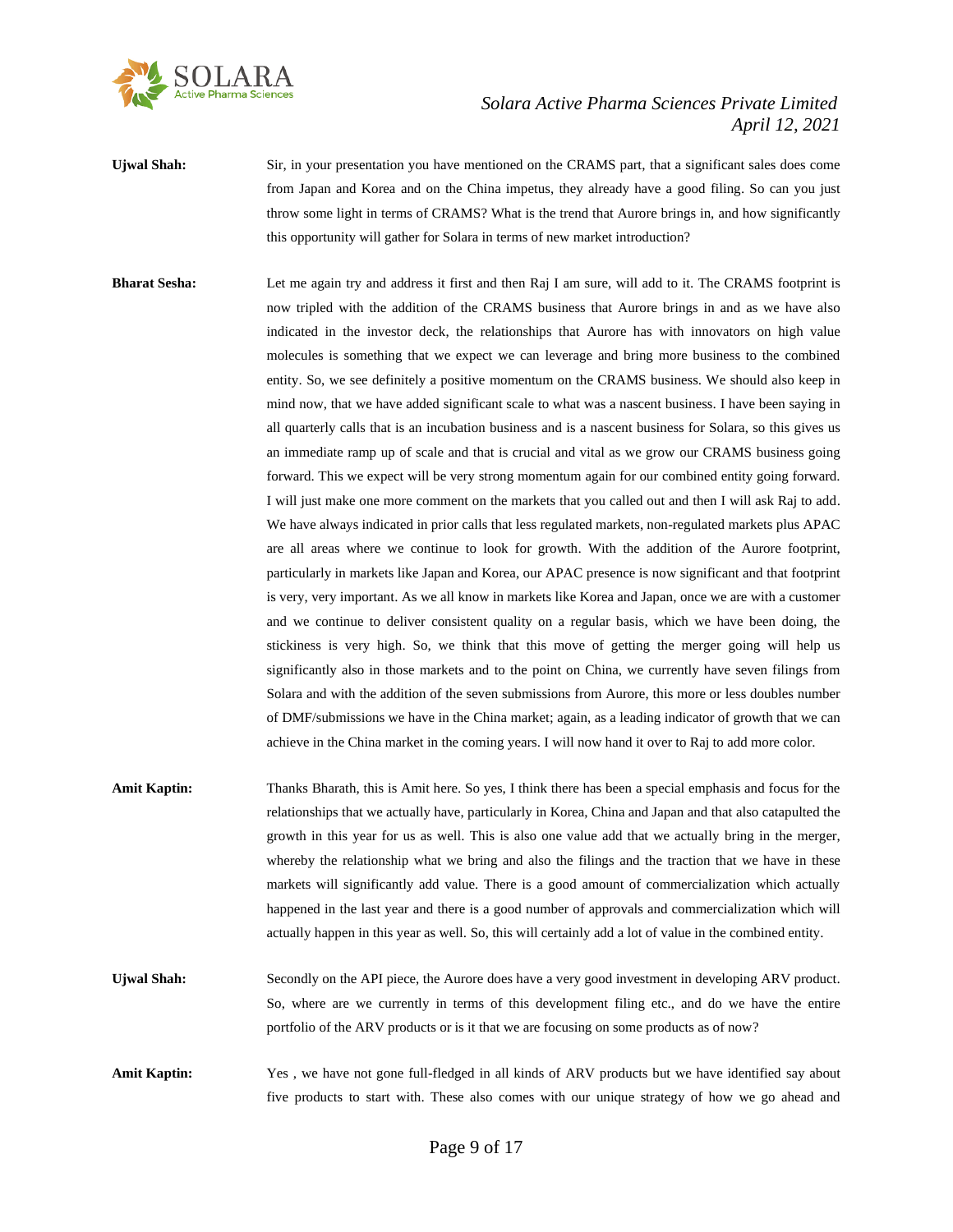

develop products for the anchor customers. So, these are based on our relationship and certain customers who had the gaps in their supply chain which we kind of filled in and that actually kind of helped us build our strength in to this segment which we will consolidate in the next 12 to 24 months together. One of the important elements here also is, it is a very cost driven business, so we have also built significant strength on the backward integration which has been the philosophy of Aurore as well. So, all these products are almost completely backward integrated which helps us bring in the cost competitiveness elements to help our customers win,

- **Ujwal Shah:** Lastly on the Capex part. Some part of our Solara's Capex would be used by Aurore. So, any Capex guidance for Solara has changed because of these Capex's considering our own requirement in the future, now that some portion would be utilized by Aurore? Are we planning to add new capacities and how do we see Capex over next two, three years?
- **Bharat Sesha:** So, we will come back with more granularity on this in our quarterly call and the point you make is very valid that we now have existing capacities which can be well leveraged by the growth that Aurore will bring and in terms of the guidance for future Capex for Solara, we will come back to it in a quarterly call that is coming up in a few weeks.
- **Ujwal Shah:** Sure, thanks I will come back in the queue.
- **Moderator:** Thank you. The next question is from the line of Alankar Garude from Macquarie. Please go ahead.
- **Alankar Garude:** Sir what is the capital employed for Aurore as of FY2021 end?

**Subhash Anand:** Okay capital employed of Aurore will be around 500 Crores.

**Alankar Garude:** Is it possible to quantify the extent of backward integration, so for example 40 plus commercialized products broadly, what would be the extent of backward integration for these products as well as the ones in the pipeline?

**Rajender Rao Juvvadi:** It depends on product to product, if you see in a lot of products, we actually go back to as basic as possible except that what we cannot do in volumes. Otherwise, most of the products we have built in, our own KSMs as well into making a lot of these products and wherever we started the KSM, we have done subsequently after the filing go back and make the KSM also and that has been our strategy. That is why it changes on the length of the chemistry and types of products. So, it is not easy to address in specific way but product to product, it varies to the extent of backward integration.

**Alankar Garude:** And maybe two questions for Bharat. Sir so the CRAMS sales for Solara has given us 75 Crores in the presentation, I thought it is much higher than that so has there been some realignment in the CRAMS business for Solara in the run up to this deal?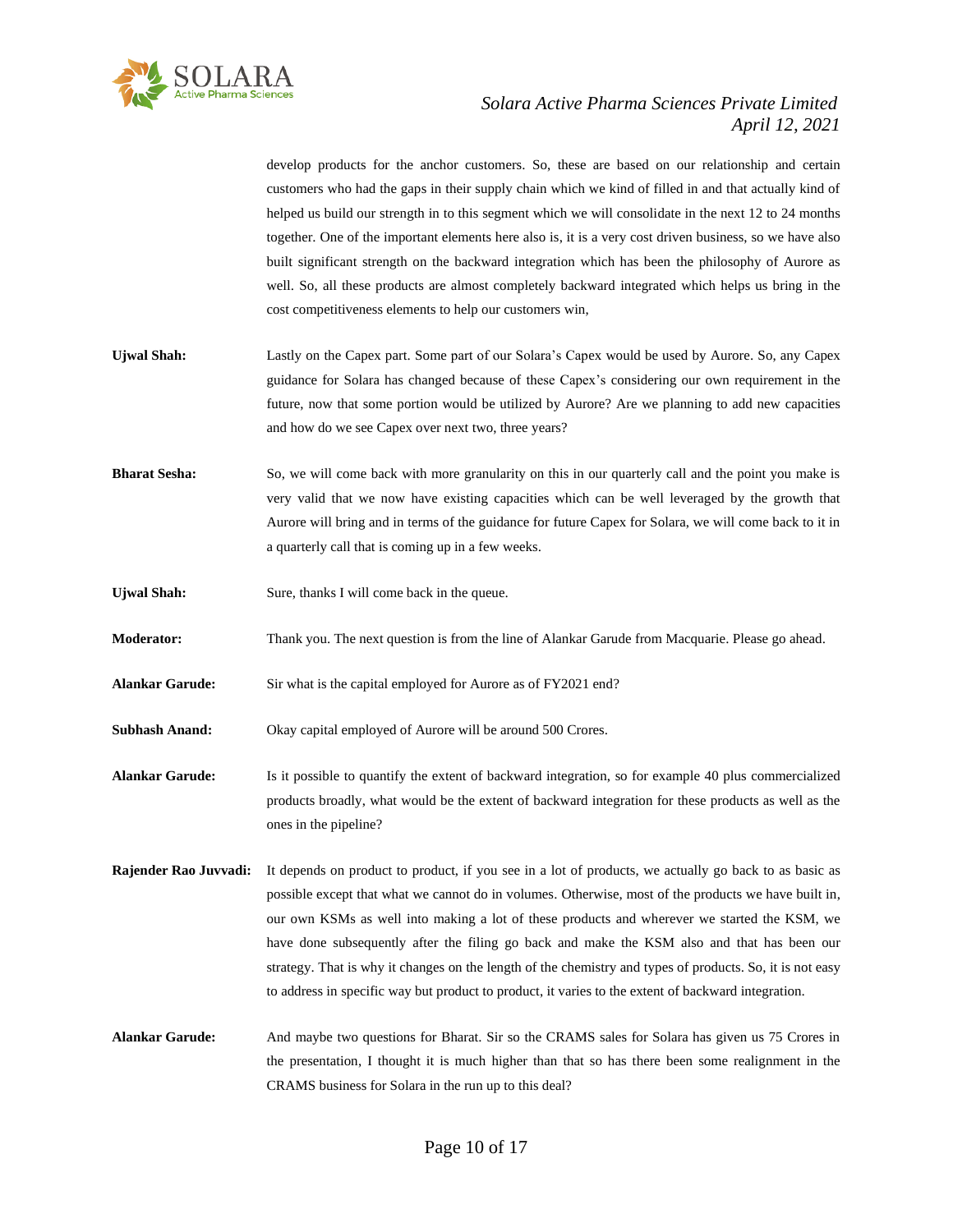

- **Bharat Sesha:** So Alankar good question. So, this year the CRAMS business we had a couple of big customers who reprioritize to make products related to the pandemic. So, this year we have seen actually no offtake on a couple of key products from our customers which will normalize over the course of next year, so there is no change in the growth trajectory it is an event, and a situation takes a blip that we had this year Alankar.
- **Alankar Garude:** And one final question, maybe Bharat and Raj and Amit also can also chip in. So, what role exactly will Raj and the entire management team of Aurore have at Solara?
- **Bharat Sesha:** So, we are very excited to have what Aurore brings in terms of the entrepreneurial spirit, the ability to bring momentum to our R&D filings but in terms of the granularity of the roles etc., please give us some time to come back as we said. Once we get the approvals, we will come back with very granular details on all of these questions Alankar, so you will have to be a bit patient on this one.
- Alankar Garude: Sure, great, thanks and all the best.
- **Moderator:** Thank you. The next question is from the line of Tushar Manudhane from Motilal Oswal Financial Services. Please go ahead.
- **Tushar Manudhane:** Congrats for the deal. Just a couple of questions from my end. First of all, even if I leave aside the CRAMS business, just would like to understand how the pricing and the volume growth has been on a portfolio level ex of CRAMS business for Aurore?
- **Amit Kaptin:** Hi this is Amit here. Your question was with respect to how it has grown?
- **Tushar Manudhane:** Yes, at the portfolio level how has been the pricing and the volume growth for last couple of years excluding the CRAMS business?
- **Amit Kaptin:** Yes so the first two years we focused on getting customer approval for all the CRAMS business because we need source changes and source validations. The last year has shown a significant traction in terms of the approvals, product by product and so a part of the CRAMS business comes from main customers in Europe, Japan, China and Korea. All these customers are all where regulatory approvals were given last year. That is sort of given in terms of last year. We would have a consistent growth in the current year also from some of these customers again.
- **Tushar Manudhane:** Sir on the CRAMS business…
- **Subhash Anand:** Pardon me could you repeat the question again.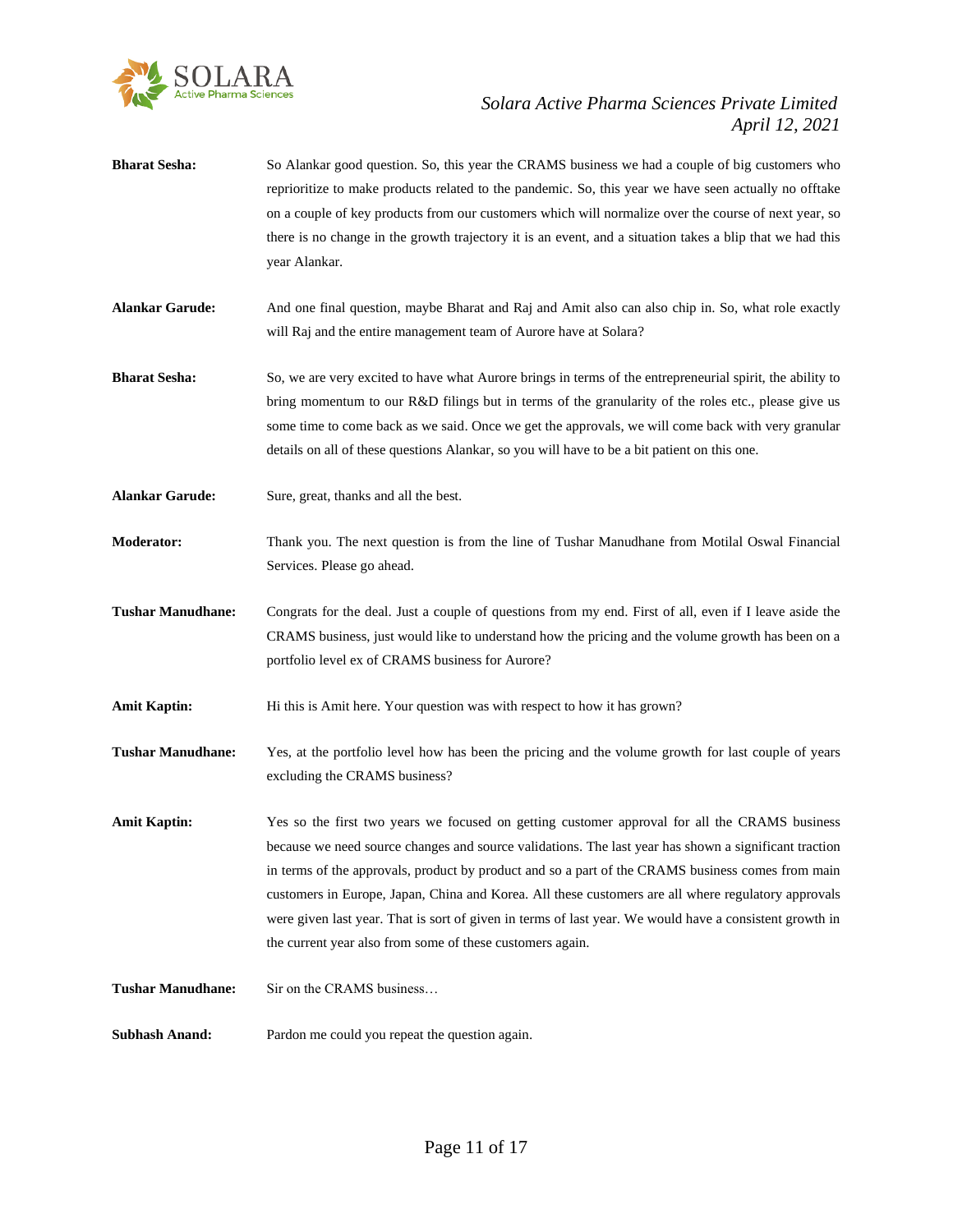

- **Tushar Manudhane:** Just I would like to understand the way you explained the CRAMS part. For non-CRAMS part of the Aurore, how has the price volume growth shaped up over the last couple of years at the portfolio level if not product specific?
- **Subhash Anand:** In fact, it is more led by new product and volume. It is not driven much by price led growth, isn't that right Amit?
- **Amit Kaptin:** Yes, correct Subhash.

**Tushar Manudhane:** So effectively like CRAMS is presumably the high margin business but even if I leave aside that still the rest of the portfolio is at a very decent EBITDA margin so can that be taken as a margin at a sustainable level going forward?

**Amit Kaptin:** Yes, that could be, and this is what we mentioned also. The EBITDA is also sustainable with respect to the combination of the API as well as the CRAMS.

**Tushar Manudhane:** Okay Sir, that is it. Thank you.

**Moderator:** Thank you. The next question is from the line of Nitin Agarawal from DAM Capital. Please go ahead.

- **Nitin Agarawal:** Sir on your API capacity and the capabilities in Aurore, can you highlight a little bit more around that and if there is a big focus area, is it largely from a perspective of backward integration for Aurore its own products or intermediates in general essentially are the separate focus area for the business?
- **Rajender Rao Juvvadi:** See, the intermediates will be a separate focus area for the business as well and a lot of backward integration is also present for the existing products, so it is a combination of both.
- **Nitin Agarawal:** And the comment that we have made in the presentation around Aurore's intermediate accessibility is helping significantly in backward integration for Solara's portfolio. If you can just give your touch point to look at on that.
- **Rajender Rao Juvvadi:** That is what we are going to work on. We will bring in strength in terms of few products we have already identified. I think we will be focusing on improving through cost improvement programs and working on a backward integration because that is the strength that we bring to the team together.
- **Bharat Sesha:** Absolutely! Just to add a point to that Nitin. We have already, as Raj mentioned have identified three products where we will benefit from the backward integration capabilities of Aurore and we will work together and identify more such opportunities going forward.
- **Nitin Agarawal:** Three products you mentioned in Solara portfolio, right?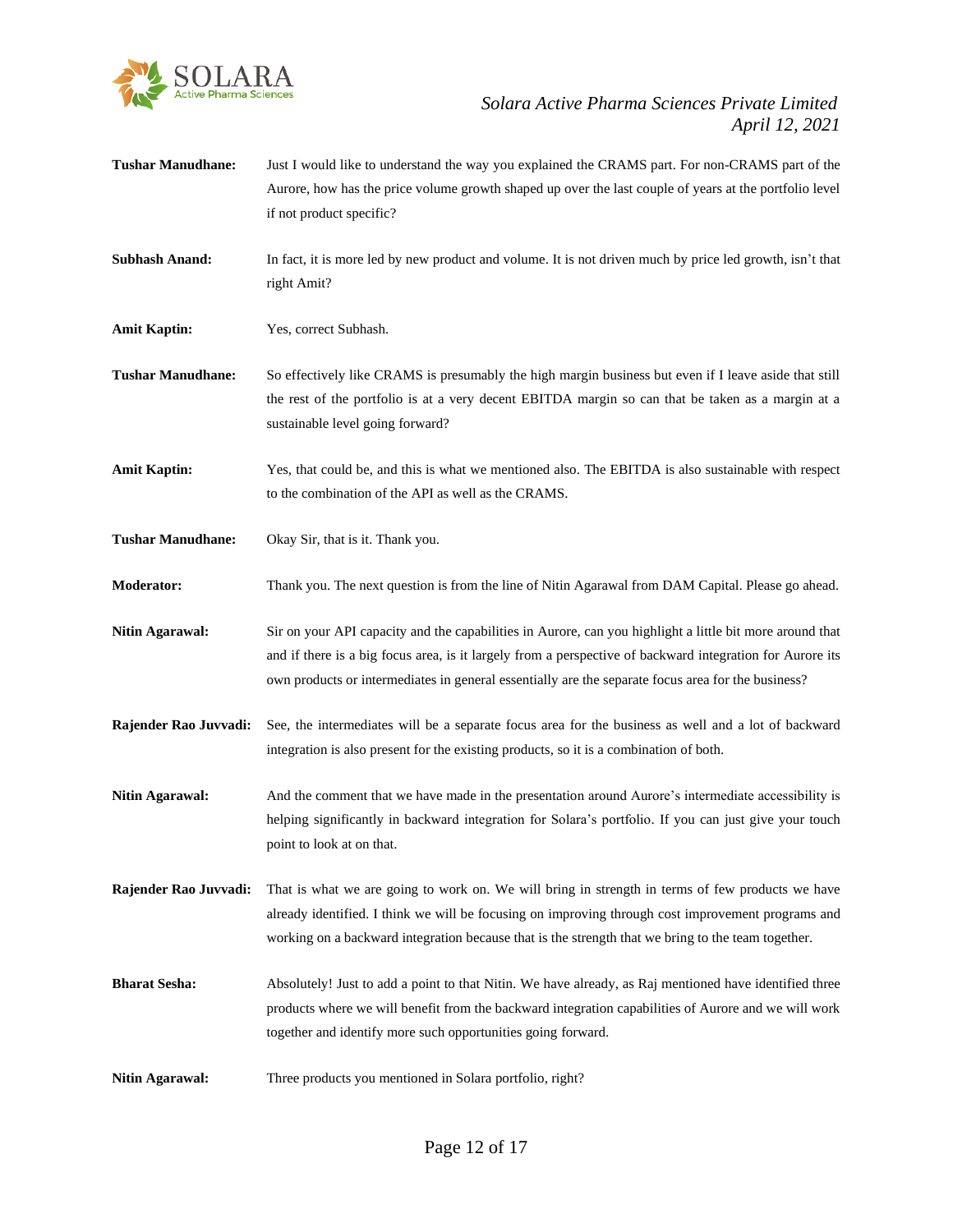

**Bharat Sesha:** Yes, that is for launch in FY2022. So, these are not products that are already there. It is all launch in FY2022. We will work on identifying more products as we go through the integration discussions.

- **Nitin Agarawal:** Secondly on Aurore's contract manufacturing business, can you just help us understand little bit more around the nature of this business. Is this largely around the contract manufacturing for operating in front of the innovators or most of it is for innovative products which are under patent? What is the typical broader nature of the CRAMS that we do in Aurore?
- **Amit Kaptin:** This is a mix of both of that. We bought in a facility which was from Mylan, actually now Viatris. So, with that came along certain products that we actually could do for them, that is number one. But it also being a CRAMS focused business, we also do a mix of both for some innovator customers as well as some other customers specially in the regulated space for which we do the CRAMS.

**Nitin Agarawal:** And Sir when you look at the combined entity, Amit, how does it change its competitive position on the CRAMS arena especially on the CDMO side? Does it do anything? How does it in your assessment change your position with the clients?

- **Bharat Sesha:** Let me try and address that Nitin. So, what Aurore brings not just is the heft of the business size but also relationships that they have developed with innovator companies which is the key indicator of why they have grown so well in the CRAMS space. In addition to that, there are some capabilities on chemistry that Aurore brings which Solara does not have currently to offer to our CRAMS customers. So, we can consider the science, the capabilities, the capacities, the customer relationships, all of which will be accretive to our CRAMS space as I have been reemphasizing before. Our CRAMS business is showing the right kind of growth and this will just accelerate that by adding the scale to it, so that the momentum will get even faster now.
- **Nitin Agarawal:** Second and last one I mean on this ARV business that you talked about in Aurore, ARV is a highvolume business which has very, very competitive players out there. I mean so what competencies and what will be bring to the table to be incrementally more relevant in building this business because we are talking about seriously welled stretched players?
- **Rajender Rao Juvvadi:** See we mostly start some of these products based on the chemistry and the scale that we can achieve and with the anchor customer in mind. So, we have anchor customer for some of the products that we have started and that is how we entered this area and then when we look into the competitiveness, we were able to meet the customer expectations. I am sure, yes, these were volume products, there will be a little bit more capacities and that is what we must plan now but with the anchor customers that we have, they are very comfortable with the margins that we make for these products.

Nitin Agarawal: thank you and best of luck.

**Moderator:** Thank you. The next question is from the line of Jigar Valia from OHM Group. Please go ahead.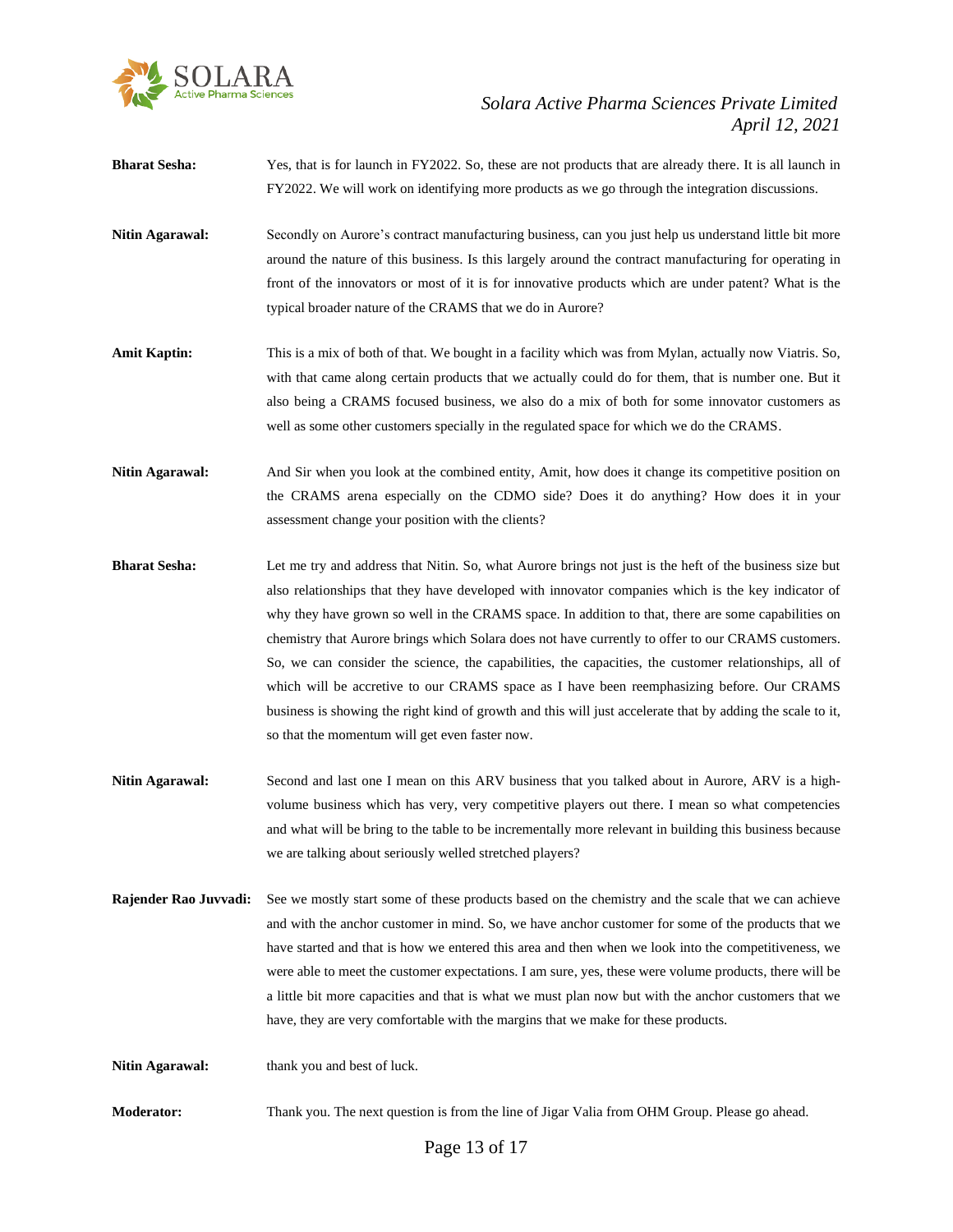

- **Jigar Valia:** My first question or clarification is with regards to the follow-up on the product concentration. You mentioned that you have 40 plus products and the top ten products constitute 20% including CDMO about 29%. Does it mean that the overall that there is not the long tail of a smaller value products rather rest of the other products and kind of nearly equal size?
- **Rajender Rao Juvvadi:** That is the current scenario because we have a lot of CRAMS business as well, but as we grow ahead our top ten products should normally contribute more than 50% - 60%. The long-term strategy will be our high margin products and the top ten products which would eventually as we go with all the approvals in all the markets, would contribute close to 50% to 60% for total products.
- **Jigar Valia:** Next question is with regards to this 67% stake in Aurore Pharma. So, one is if you can say what is the share of Aurore Pharma within overall Aurore Life Group and what is the plan with regards to the balance 33%?
- **Rajender Rao Juvvadi:** See the Aurore Life Sciences owns around 67% in Aurore Pharmaceuticals. We have a very good relationship with the investors who have joined us when we bought this facility. We will be working together to address this issue and by the time we will meet you next, I am sure you will have a better answer to that because this happens in a quick stream. So, we have a very cooperative partner with us and we will come back to you on that.
- **Jigar Valia:** And the share of Aurore pharma within the overall Aurore Life a smaller part or it is a larger part.
- **Amit Kaptin:** CRAMS.
- **Jigar Valia:** It is a CRAMS part of it. Okay. Next question is we have our asset turnaround almost 2x. I want to understand that what percentage of our manufacturing is outsourced and what is done captive?
- **Rajender Rao Juvvadi:** See if you look at last year it will be 50%/50% because our second plant just got operational towards the middle of last year and in that plant, the additional capacity is just about operational now. So, if you look at what's coming next on 12 months basis, we will find a significant asset size turnover increasing because now most of the manufacturing is going into this new plant.
- **Jigar Valia:** Thank you so much and congratulations.
- **Moderator:** Thank you. The next question is from the line of Harshil Patil from Sharekhan. Please go ahead.
- **Harshil Patil:** Congratulations for the deal Sir. Sir just most of my questions have been answered, just need one data point. Sir is it possible for you to kind of share what would be the contribution from top markets to our revenues or probably any flavor of the revenue mix for Aurore?
- **Rajender Rao Juvvadi:** Could you repeat the question.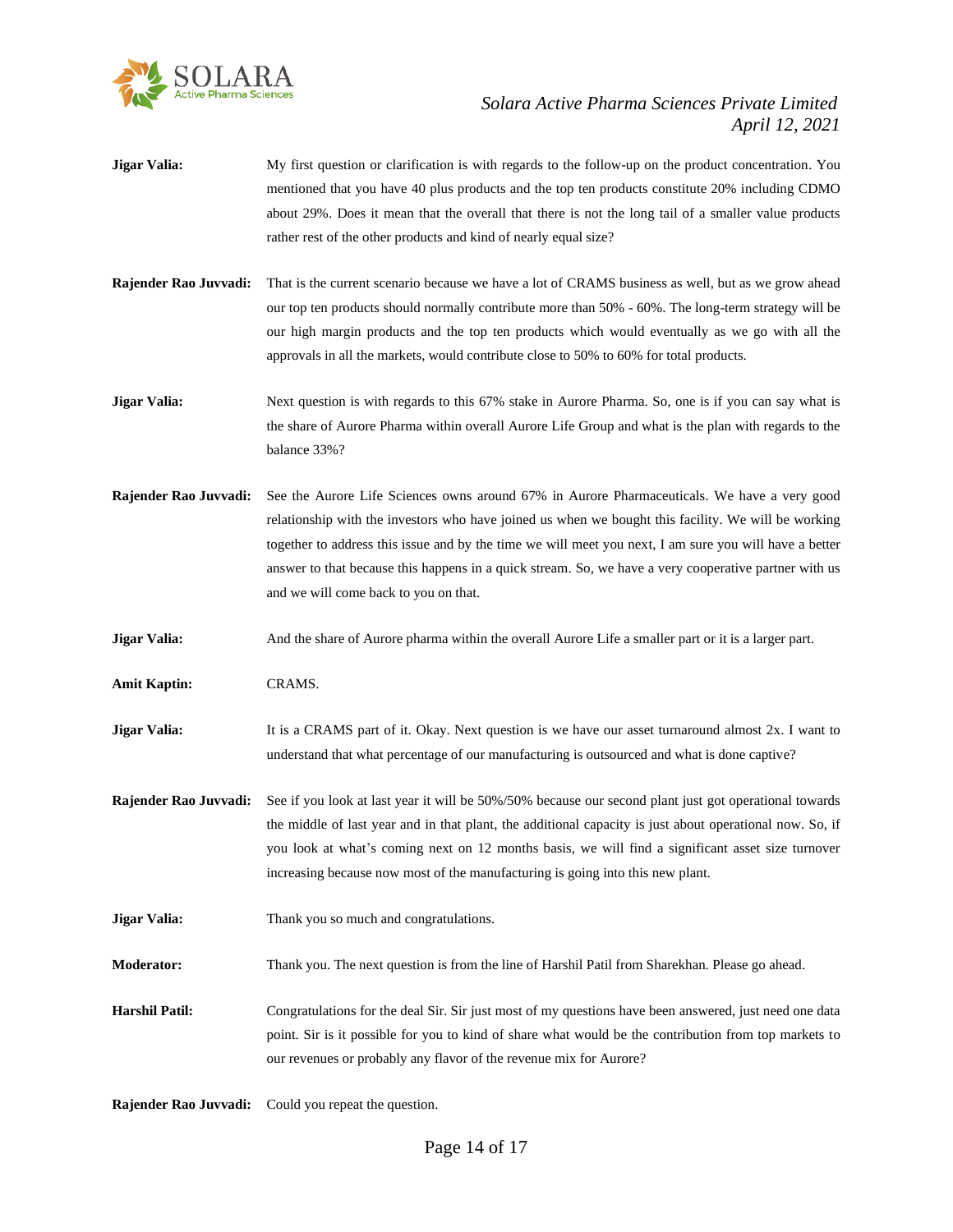

- **Harshil Patil:** Yes, Sir my question was if you could give some data point as to what the share of top markets for Aurore would be or maybe any flavor of the revenue mix for Aurore Life Sciences including the CRAMS.
- **Amit Kaptin:** So, we will come back with more granularity on this as we go through the process here and we should be able to give you more traction in the call in next couple of months.
- **Harshil Patil:** Okay Sir, thank you and all the best.

**Moderator:** Thank you. The next question is from the line of Cindrella from Centrum Broking. Please go ahead.

**Cindrella Carvalho:** Sir just wanted two clarifications from your end. On the API side, can we highlight which are our market share leading products, I mean if you can give some color maybe not exactly if you want to specify the product, but if you could highlight out of the ten top products what you have mentioned, how many would be market share leaders, in which area they would be, it would be helpful.

- Amit Kaptin: So, we are not taking the names of the product but what I can tell you is that let us say the top ten products what we have today over a period of say another 12 or 24 months, the concentration might slightly change as a lot of approvals come in into this year and the following year. So, the aim has always been to take a leadership position to be among the top three and that is how the entire strategy has been built, so all that I can tell you is, out of these ten products currently today, eight products out of them are slated to be one of the top three in terms of global market share amongst the API players.
- **Cindrella Carvalho:** The other clarification and similarly on the CRAMS side also do we have any concentration in terms of our customers out of the 29% revenue that you specified?
- Amit Kaptin: So, as we mentioned, the CRAMS business predominantly focuses on three markets today. One is Korea, second is Japan and third is Europe. So, three markets constitute predominantly the total business that we have. Now the focus here is more towards going towards the west as much as we will consolidate more in Japan as well. And, I think the total combined entity, the strength that we bring in terms of relationship as what I mentioned earlier this will be complementing the kind of initiatives that we had at Aurore and to get that with Solara.
- **Cindrella Carvalho:** I was asking on the customer side if you can highlight the concentration in Aurore thing.

**Amit Kaptin:** So today predominantly the concentration of the current business what we had in the last year, it is a mix of these three markets. It is not really one single market that I can directly call it out, but I would say that the approvals which are likely to come in and specially for this year and the following, we will have more business coming in from Europe.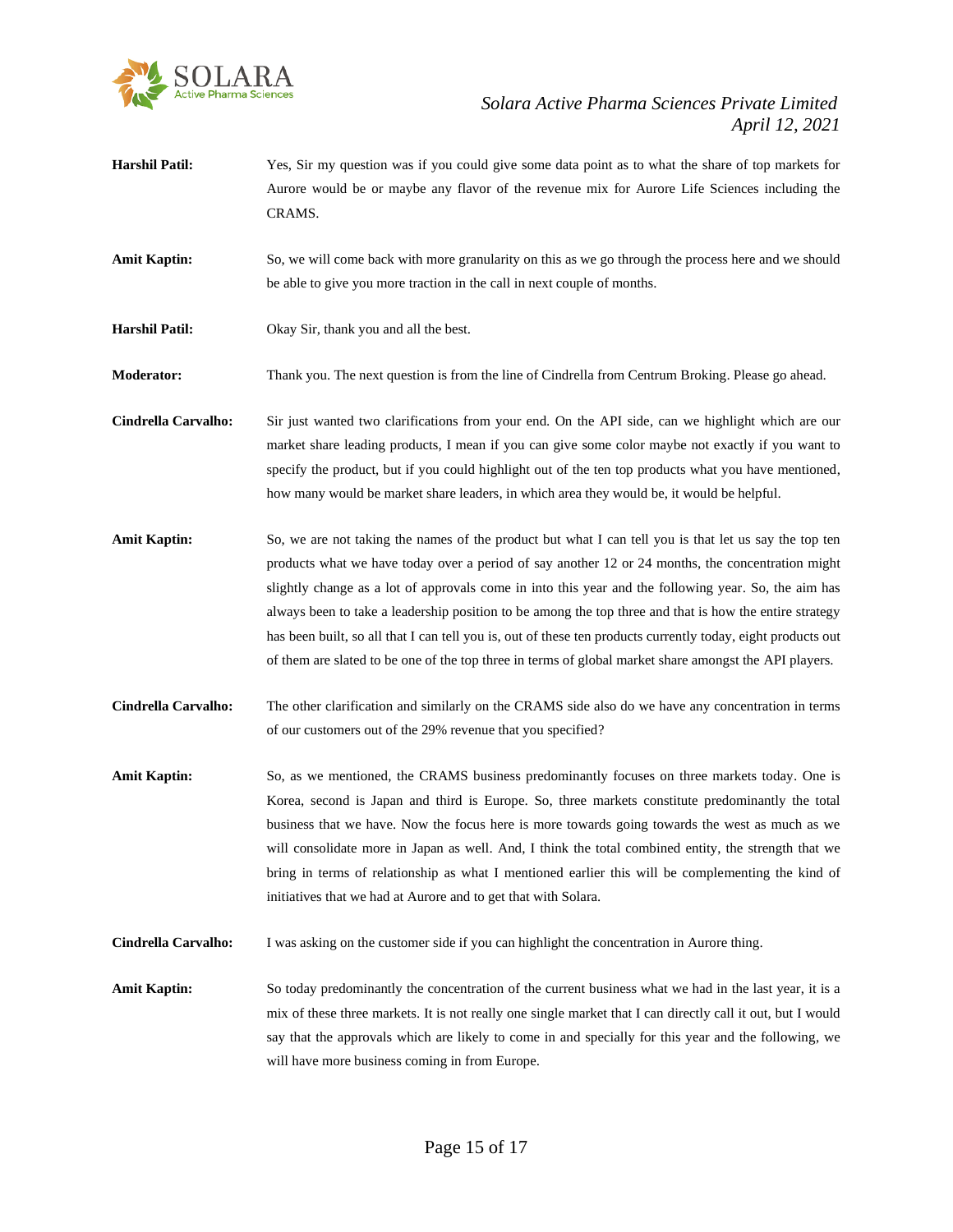

- **Cindrella Carvalho:** And this one is broader question, so just want to understand this. I do not know to what extent you can provide the color I want to know. You have mentioned the line saying that the promoter's API interest is all in line now with this merger of all the API entities. How should you look at it going ahead? And there is a certain news article also in-between which were highlighting with some of the exit strategy for some of the promoters, so I just want you to clarify this to whatever the extent you could, thank you.
- **Bharat Sesha:** So Cindrella, what we meant to say is that there is a common promoter and I will be able to explain in depth. The family office of Arun Kumar had invested in Aurore and backed Raj in the Aurore investment and of course our investors in Solara. What we meant to say is that this merger aligns all the API interests of the promoter and makes it into one platform, which is what we were trying to indicate.
- Cindrella Carvalho: So, any comment on the certain developments that...

**Bharat Sesha:** Sorry I am not able to hear fully Cindrella can you be a bit louder.

- **Cindrella Carvalho:** I said any comment on some portion of it being exited by the promoter or any discussion on that level?
- **Bharat Sesha:** No comment on that.
- **Cindrella Carvalho:** Thank you so much and all the very best.
- **Moderator:** Thank you. The next question is from the line of Charulata Gaidhani from Dalal & Broacha. Please go ahead.
- **Charulata Gaidhani:** My question pertains to, if you could give the sales mix between high volume products and the valueadded products for Aurore.
- **Amit Kaptin:** We are not able to share at this point of time.
- **Charulata Gaidhani:** And what would be the cost of debt.
- **Subhash Anand:** The cost of debt will be normal as what it is at this point of time. Interest rate is around 10%.
- **Charulata Gaidhani:** And in terms of the filings what are your expectations in terms of approvals.
- **Bharat Sesha:** So, I think Amit already mentioned it that Aurore already has four letters of access granted for the US DMF filings of its products. From the combined entity's perspective, we have been guiding in Solara 8 to 10 US DMF filings a year. We anticipate this could significantly increase with a combination of